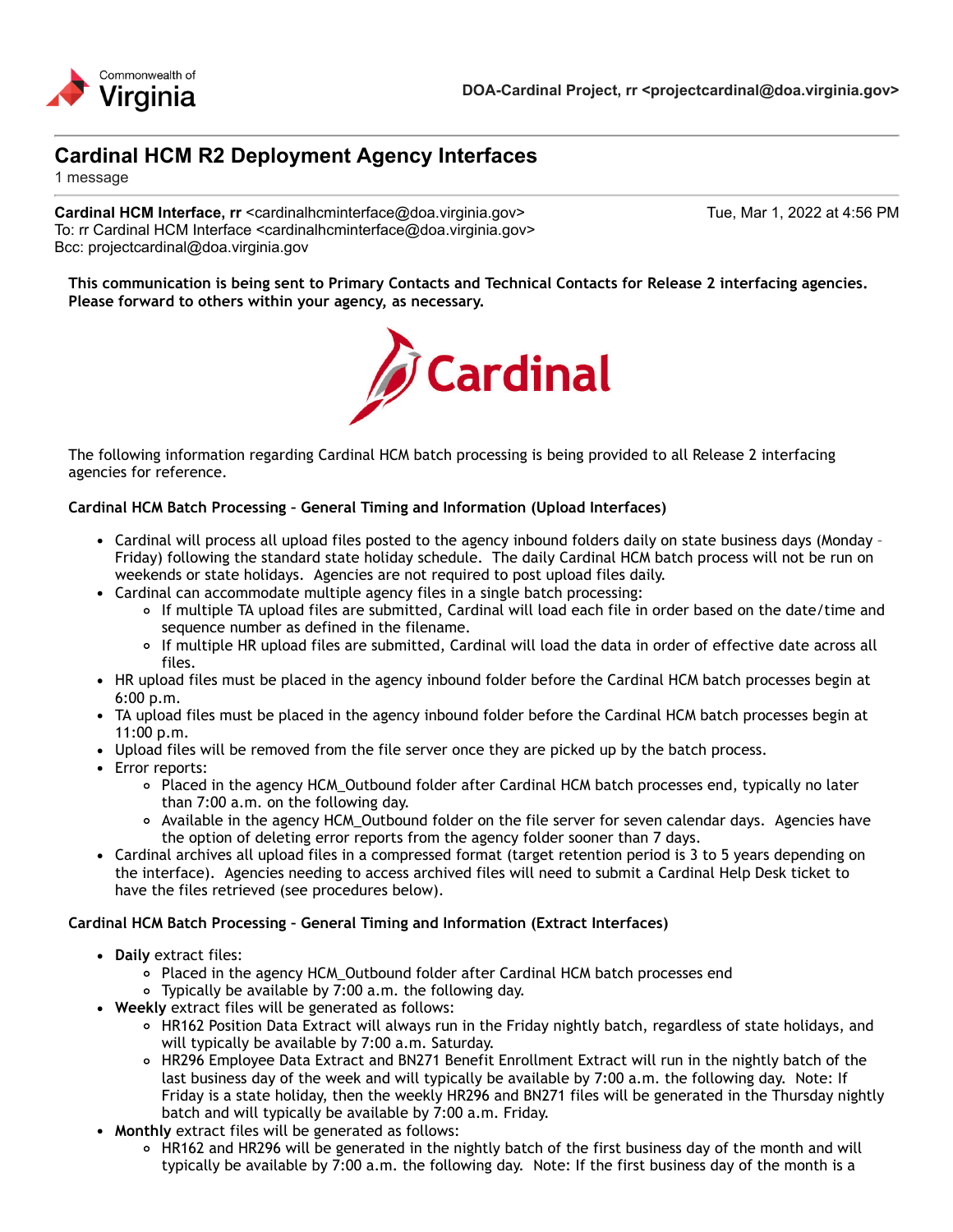state holiday, the extracts will be generated in the nightly batch of the next business day.

- BN271 will be generated in the nightly batch of the last business day of the month and will typically be available by 7:00 a.m. the following day. Note: If the last business day of the month is a state holiday, then the extract will be generated in the nightly batch on the previous business day.
- The frequency for the TA738 Payable Time Extract and the PY176 Payroll Data Extract will be defined by the Cardinal Payroll schedule.
	- Semi-Monthly and Off-Cycle payroll files will be generated in the nightly batch of the check date and will typically be available by 7:00 a.m. the following day.
	- Bi-Weekly payroll files will be generated in the nighty batch two days prior to the check date and will  $\circ$ typically be available by 7:00 a.m. the following day.
- Separate PY176 files will always be generated for hourly and salaried employees, regardless of the payroll period end dates or paycheck dates.
- Separate TA738 files will be generated for hourly and salaried employees, unless their respective pay period end date falls on the same date. If the Semi-Monthly (Salary) and Bi-Weekly (Hourly) pay groups have the same pay period end date, then a single extract file will be generated with both sets of data.
- Extract files will be available in the agency HCM\_Outbound folder on the file server for seven calendar days. Agencies have the option of deleting extract files from the agency folder sooner than 7 days.
- Cardinal archives all extract files in a compressed format (target retention period is 3 to 5 years depending on the interface). Agencies needing to access archived files will need to submit a Cardinal Help Desk ticket to have the files retrieved (see procedures below).

## **First Batch Processing in Cardinal Production**

- Cardinal HCM nightly batch processing will begin on Monday, April 4, 2022 and will process all upload files posted to the agency HCM\_Inbound folder on the Cardinal HCM Production file server.
	- 6:00 p.m. for HR uploads
	- 11:00 p.m. for TA uploads, and
	- Upload Error Reports will be available by 7:00 a.m. on Tuesday, April 5, 2022.
- Due to the short timeframe between Cardinal HCM go-live and the first payrolls to be paid out of Cardinal HCM, Cardinal will manually process agency production upload files prior to go-live and provide error reports. **Further details will be sent to applicable agencies in a separate communication.**
- The first extract files generated from Cardinal HCM Production will depend on the interface and the frequency the agency selected:

| Interface                                    | <b>First Production File Generated on:</b> |
|----------------------------------------------|--------------------------------------------|
| Daily HR162, HR296, and BN271 Extract Files  | April 4, 2022*                             |
| Weekly HR162, HR296, and BN271 Extract Files | April 8, 2022*                             |
| Monthly HR162 and HR296 Extract Files        | May 2, 2022*                               |
| Monthly BN271 Extract Files                  | April 29, 2022*                            |
| TA738 and PY176 (Semi-Monthly and Off-Cycle) | Check Date*                                |
| TA738 and PY176 (Bi-Weekly)                  | Two Days Before Check Date*                |

\* Extract will be available by 7:00 a.m. the following morning

## **Reminder - EMPLID-SSN Validation – HR003 Employee Data Upload**

- As communicated to all agencies, the current 7-digit Employee ID values will be converted into Cardinal by adding two leading and two trailing zeros. For example, an Employee ID of 1234567 in PMIS will be converted to Cardinal HCM as 00123456700.
- **During the Interim Period** between Cardinal HCM Release 2 and 3 deployments, Employee IDs will continue to be assigned by the PMIS system for all agencies. This will ensure unique Employee IDs across the Commonwealth. Thus, new hires sent to Cardinal in the HR003 Employee Data Upload during the Interim Period will need to have Cardinal Employee ID (EMPLID) and SSN (NATIONAL\_ID) populated. Cardinal will then validate the EMPLID/SSN combination against a list Cardinal receives from DHRM prior to upload each evening.
- **After Release 3**, PMIS will be retired and Employee IDs for all agencies will be assigned by the Cardinal HCM application. New hires will be sent in the HR003 Employee Data Upload with a blank EMPLID and a populated NATIONAL\_ID. Cardinal will then assign a Cardinal Employee ID to the new employee.

## **Cardinal HCM Post Production Support**

**Prior to Release 2 go-live**, interface questions should continue to be sent to the Cardinal HCM Interface team mailbox at [cardinalhcminterface@doa.virginia.gov](mailto:cardinalhcminterface@doa.virginia.gov), copying your Agency Readiness Liaison.